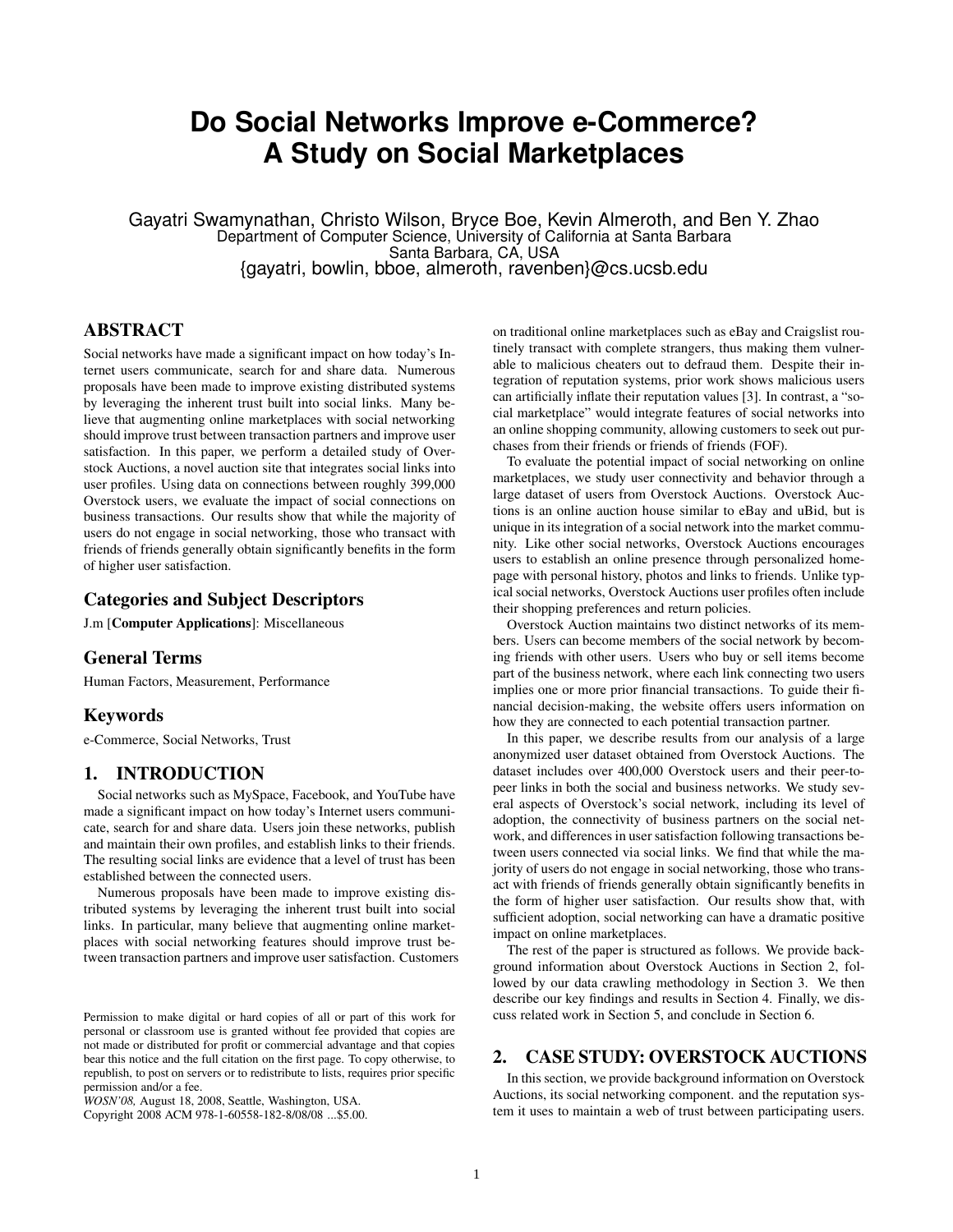**Table 1: Social network data provided by Overstock**

|                     | <b>Business Network</b> | Social Network |
|---------------------|-------------------------|----------------|
| Total network nodes | 398989                  | 85200          |
| Total network links | 1926553                 | 1895100        |
| Avg node degree     | 4.82                    | 22.24          |
| Link symmetry       | Yes                     | Yes            |

Overstock is an online retailer that offers brand-name merchandise at discounted prices over the Internet. *Overstock Auctions*, the online auction platform of Overstock, launched in 2004, supports a large community of users worldwide.

Similar to eBay's Feedback Forum, buyers and sellers on Overstock Auctions<sup>1</sup> rate one another at the end of each transaction, and these ratings are aggregated to form a user's feedback-based reputation profile. Additionally, users of Overstock Auctions are invited to create free personal pages, post photos, list hobbies and interests, and publish friends and business contact lists. This social networking component is designed to build a community across buyers and sellers, thereby improving trust and improving transaction satisfaction beyond what is possible with a reputation system.

*Overstock's reputation system.* Feedback ratings (-2 to +2) are aggregated by Overstock to form a user's "business rating" and "positive percentage" score. The business rating is the sum of the average rating received from each distinct transaction partner. The positive ratings percentage reflects the percentage of non-negative transactions in which a user has been involved. Overstock also provides transaction summaries for each user such as the total number of transactions undertaken by the user, the percent of items bought by a repeat customer, etc.

*Overstock social networks.* A user's "personal network" comprises of friends that have been invited by the user to be part of its network. Friends can choose to rate each other on a 1 to 5 scale. Overstock provides the ability for each user to view its web of trust leading to a particular buyer or seller. Users who trust the opinions of friends, family, or other social entities can choose to rely upon the personal friends-of-friends (FOF) network to help make connections and guide decisions.

Overstock provides another category of social network called a "business network." Every time an Overstock user completes a transaction, the transaction partner becomes a part of its first degree business network, thereby, creating a viral marketing effect as each new business partner is in turn connected to its business network.

# **3. MEASUREMENT METHODOLOGY**

Our analysis relies on two datasets. The first is a large dataset provided by Overstock consisting of the personal and business network connectivity data for 431705 users. This includes the set of all currently "active" users, but does not include members who have not made transactions or users who are no longer active. Table 1 summarizes the network graph statistics for the business and personal networks provided by Overstock. The remaining dataset is a set of 10,000 user profiles downloaded from Overstock. We now describe our data gathering methodology in the remainder of this section.

*The Overstock Crawler.* The large Overstock dataset allows us to empirically examine the impact of business and personal net-

**Table 2: Crawled transaction logs format**

| SellerID | BuyerID      | TID | Date       | Rating |
|----------|--------------|-----|------------|--------|
|          | В            | 123 | 2/19/2005  | $+2$   |
| A        | в            | 234 | 12/17/2004 | $+2$   |
| A        | $\mathsf{C}$ | 345 | 12/15/2004 |        |
| в        | D            | 456 | 12/2/2004  | $-1$   |
|          |              | 678 | 12/1/2004  |        |

works on the operation of Overstock's online marketplace. However, we required specific feedback histories of users to evaluate user satisfaction after transactions. We downloaded detailed transaction histories of 10000 Overstock users, including their individual transaction feedback ratings, aggregated business ratings and positive feedback percentages.

The Overstock crawler is a Python application structured around a core multi-threaded engine that handles all low-level socket and HTTP transactions with the target website. We implement a modular "handler" class subclassed to implement specific functionality for parsing pages from a website such as Overstock. Additionally, we implement an "authorization module" integrated with the core engine to enable support for website-specific user authentication schemes. The crawler is fully distributed and employs Python RMI to communicate with a centralized queue of URLs to be crawled.

Starting with an initial seed of 15 randomly selected Overstock users, we obtain transaction histories of these users, and add their personal and business contacts to our breadth-first search. Overall, we crawled over 75000 webpages, and parsed data that represented detailed transaction histories of over 10000 individual Overstock users. To avoid having a negative effect on the performance seen by regular Overstock users, we rate limited our download traffic to 1 Mbit/second.

We list the format of Overstock transaction logs in Table 2. For each transaction, we log the buyer and seller identities, transaction id (as given by *TID*), transaction date, and finally, the rating  $(-2)$ through  $+2$ ) given by the buyer to the seller for the given transaction. Furthermore, we extract the overall feedback summaries presented on each user's feedback profile page, namely, aggregate business rating, positive feedback percent, etc.

#### **4. IMPACT OF SOCIAL NETWORKS**

We now discuss detailed analysis of our data on Overstock. We are primarily interested in questions regarding the adoption of Overstock's social network by its users, correlation between number of transactions and social network distance, and correlation between per-transaction satisfaction and social network distance.

#### **4.1 Overstock Connectivity Graph Analysis**

We begin by characterizing the large Overstock connectivity dataset. The business network graph comprises 398989 users, while the personal network graph includes 85200 users. We found that 52484 users had both business and personal networks, implying that 86% of Overstock's business users did not possess a personal network at all. This shows that the large majority of users are primarily interested in financial transactions, and are either unaware or thus far uninterested in the social networking component of Overstock. Given the value of social connectivity in ensuring successful transactions (discussed in Section 4.5), we believe Overstock can become more successful by making users more aware of the benefits of participation in its social network.

Interestingly, we also find that 38% of all users (∼ 32716 users) have a social presence on Overstock, but have not performed any

<sup>&</sup>lt;sup>1</sup>We hereby refer to "Overstock Auctions" as "Overstock."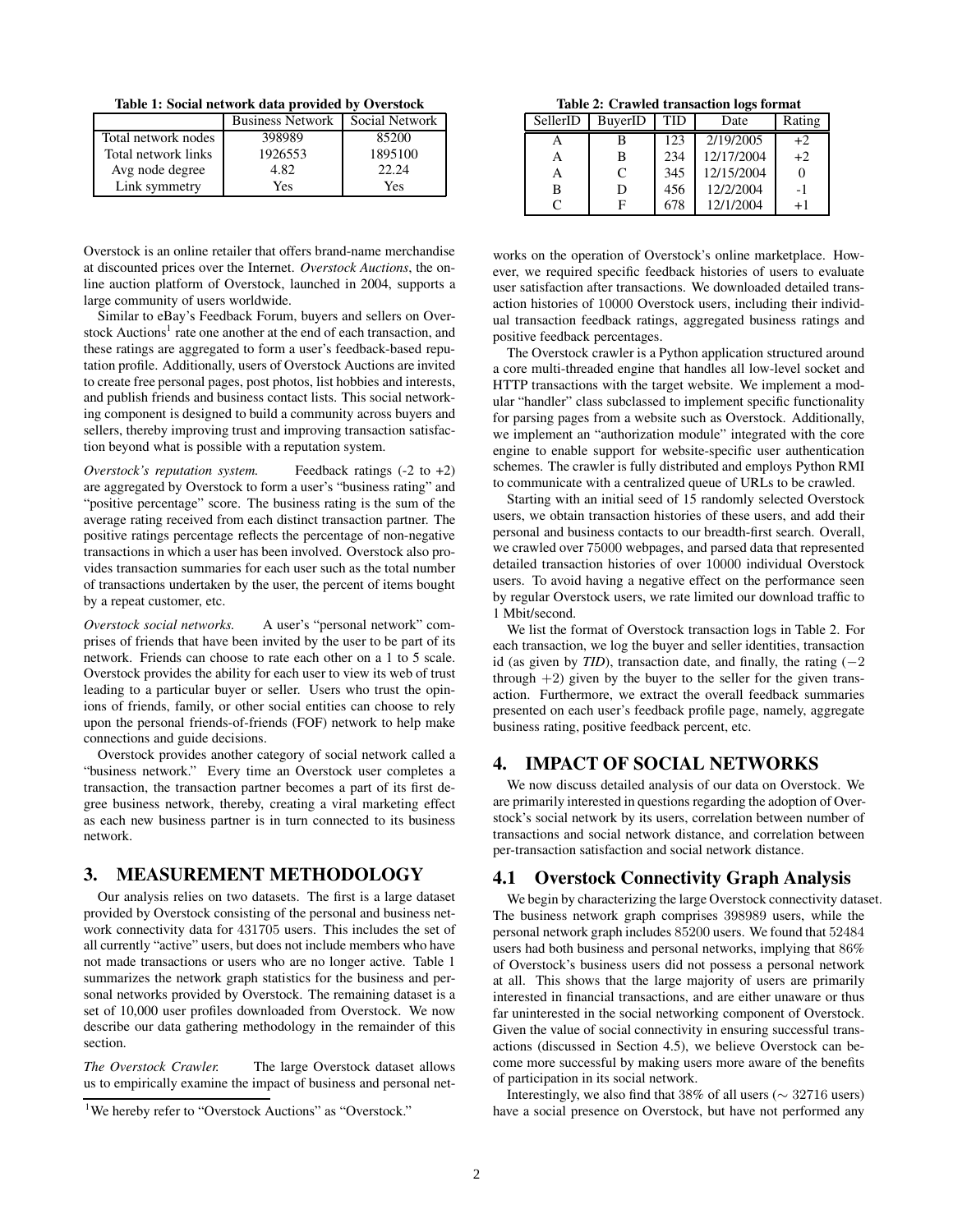

**Figure 1: Number of friends common to a users's personal and business networks expressed as a percent of the user's personal network size.**

business transactions. We believe the presence of these users are likely due to two factors. First, Overstock has an active message board system for discussions on any topics related to merchandise or the site in general. It is possible a number of users joined because of interest in the message boards, but have yet to make their first purchase. Second, social psychologists have recognized a phenomenon called *public displays of connections,* where social networking users use displayed connections as an indicator of popularity, and therefore form social links for the purpose of enhancing the popularity status of both parties [5]. In Overstock, social friends can rate each other. Thus by inviting friends to join and give positive endorsements, a user can boost its observed rating, thereby conveying an increased sense of trustworthiness and attracting more sales. Without information tracking each user to an IP address, we cannot determine whether users have created multiple "Sybil" identities in order to boost their social ranking. Such use of the Sybil attack [6] has been previously observed in open systems with zero-cost identities [12].

## **4.2 Overlap of Personal and Business Networks**

Next, we investigate whether Overstock users tend to have friends common to both their business as well as personal networks. Our goal is to observe the extent of overlap between these two networks. For each user, we compute the percentage of the users' social friends who are also in the user's business network, and plot the result as a CDF in Figure 1. As observed earlier, 86% users in the dataset have no personal network in place. For the remaining 85200 users, we observe that about 94% of users have less than 50% friends from their personal network overlapping with the business network. In fact, 82% users find less than 1% overlap of personal and business networks. If we assume that a user would prefer to buy any given item from a friend over a stranger, then this suggests that users are often unable to locate their desired merchandise in their social network.

When we compute the inverse plot, however, we observe that  $6\%$ of users have 100% of their personal contacts participating in their business networks, indicating that these users have either transact only with their social friends, or invited business partners to join their personal network of friends. We omit the figure for brevity.

#### **4.3 Heterogeneous User Connectivity**

We turn our attention to the observed connectivity of users in the Overstock social and business networks. We plot user degree in both networks as CDFs in Figure 2. We define the *degree* of a node in a social network graph as the number of links incident



**Figure 2: Comparing node degrees for Overstock business and social networks against social connectivity degrees in the Orkut social network.**



**Figure 3: Relationship between percentage of transactions conducted and path length between partners in Overstock networks.**

to the node, *i.e.*, a user's immediate personal friends and business transaction partners in the personal and business network graphs respectively.

We immediately observe from our data an extremely wide range of connectivity across users in both networks. The most significant variance occurs in the Overstock social network, where 70% of all users have less than 40 friends, and 32% of users have 2 or less friends. At the other extreme, the top four most "sociable" users in the network have 30450, 21629, 19753 and 16582 friends respectively. For comparison purposes, we also plot the user degree distribution from the Orkut social network as measured from a prior study [15]. Clearly, the Overstock social network has significantly higher numbers of both "novices" with few friends and highly connected "social butterflies." The outliers of users with extremely high connectivity are unlikely to represent real social links, and supports the use of maximum friend limits in social networks including Facebook and Orkut.

In contrast, users in Overstock's business network cannot form links without performing an actual business transaction. We see that the skew is still significant, where the large majority of users (93%) have only transacted with a small number of partners  $\ll$ 100). At the other extreme, a number of power users drive a significant portion of all financial transactions in the network. The top four business nodes have 7095, 6169, 5852 and 5562 transaction partners respectively. These users likely represent companies with storefronts in Overstock.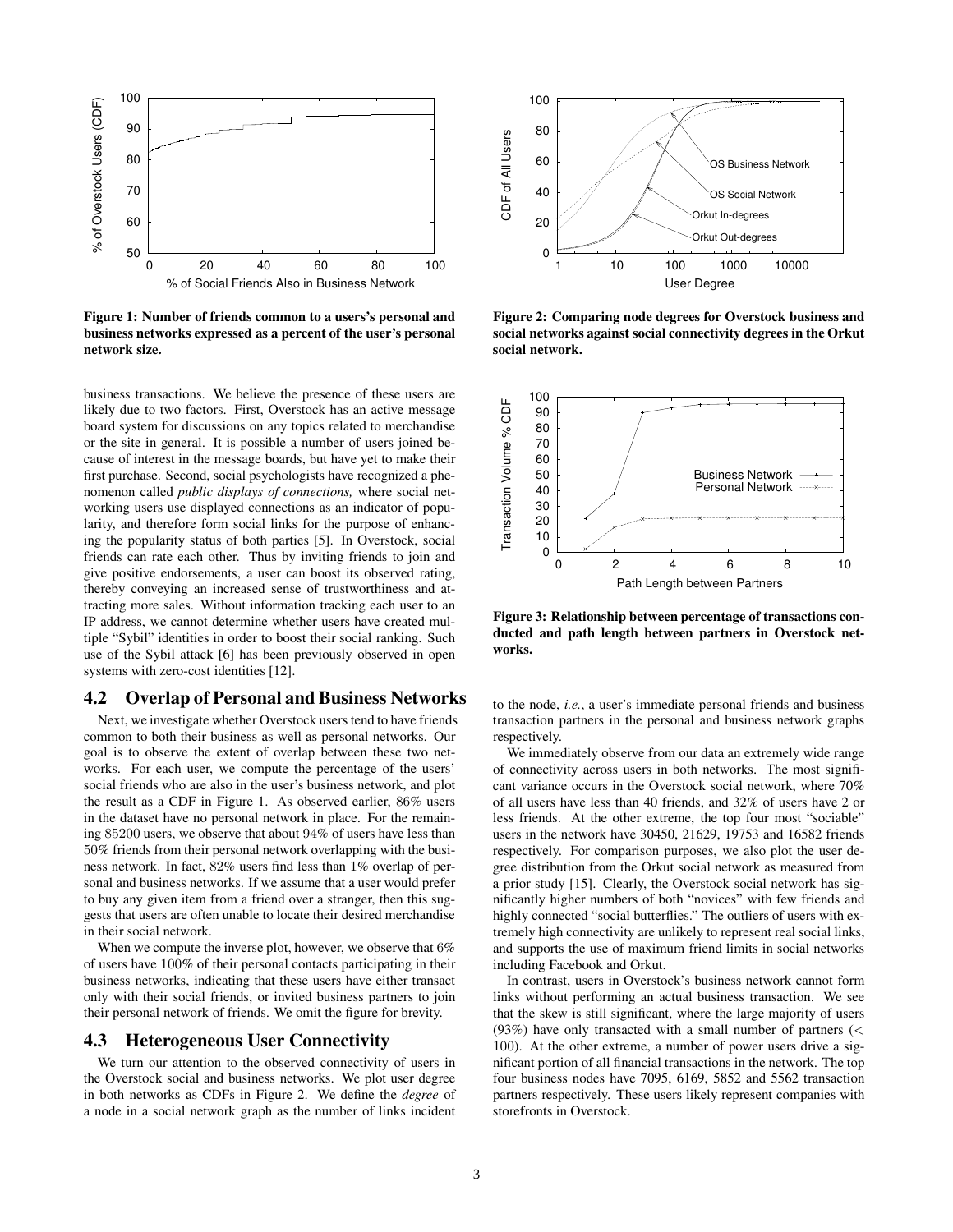

**Figure 4: Relationship between average node degree and path length between two users in Overstock networks.**

## **4.4 Average Path Lengths**

In the following set of experiments, we determine the average path lengths between transaction partners on Overstock. We define path length as the length of the shortest path between two nodes in a network graph. "Personal path length" and "business path length" respectively refer to the shortest paths between two users in the personal and business network graphs. We study the relationship of path lengths between transaction partners (both in personal and business networks) and the average volume of transactions observed for those path lengths. For instance, a high volume of transactions observed for short social path lengths could possibly indicate greater reliance of the Overstock community on friends-of-friends connections. We also analyze the relationship between node degrees and path lengths in the networks.

#### *4.4.1 Computing Shortest Paths*

Computation of shortest paths between transaction partners in a 400,000 node network is both memory and computationally expensive. To compute the shortest path length between transaction partners, we use an approximation heuristic by constructing a multilevel shortest-path friends-of-friends (FOF) tree for both nodes. These FOF trees produce shortest paths between the tree root and its leaves. Therefore, if node A resides in the FOF tree of node B, the shortest path length is the level of  $A$  in  $B$ 's tree.

For each level of the FOF trees, we perform a set intersection of leaf nodes to locate common leaves. Any common node proves a path between the nodes equal to the sum of their tree depths minus one. We repeatly expand the depth of the FOF trees for each node until a common node is found between the leaves of the two trees.

We repeat the algorithm until we either detect a path between the buyer and seller, or until a maximum depth has been reached on the FOF trees. We set the FOF tree max depth to 6 in our experiments, thereby ignoring possible paths of length 11 or more. Our intuition is that path lengths greater than 10 hops in personal or business networks are minimally relevant to our studies of transaction success.

#### *4.4.2 Correlation with Transaction Volume*

Our first experiment determines average path lengths for each transaction pair found in our crawled transaction logs (Table 2). Since our crawl was completed in less than 6 hours, we assume that the network graph structures are static and did not grow or shrink over the course of our experiment, thereby enabling us to determine the impact of path lengths on each transaction. As part of future work, we propose to study the evolution of Overstock's graph structures over the course of network transactions.



**Figure 5: Correlation between transaction success and partner's social distance on the social network.**



**Figure 6: Correlation between transaction success and partner's distance on the business network.**

A total of 17376 transactions were studied. For each path length observed between partners, we compute the "transaction volume percentage," *i.e.*, the total number of transactions observed for the given path length as compared to the total transactions. The following observations were made on Overstock personal networks. We observe that nearly 78% of transactions are between partners with path lengths greater than 11 hops, or one or both partners possessing no personal network at all(∼ 9% of this set). Clearly, these transaction partners are not relying on personal network connectivity to guide their decision to transact. As seen in Figure 3, approximately 2% of all business transactions were first degree personal friends. The users possessing a social network primarily transact with 2 to 3 hop partners (as observed from the  $\sim 20\%$  of remaining transactions) which we assume is because Overstock displays upto a 3-level FOF tree for transacting partners.

We next observe the average business path lengths. Because the logs depict transactions already undertaken in the network, transaction partners will already find themselves in each other's firstdegree business network. Therefore, in this experiment, partners that have transacted together more than once assume a path length of 1 connecting each other. Otherwise, we remove them from each other's business network and re-compute the path lengths between them.

As observed with personal networks, the volume of transactions undertaken reduces as the path length between a transaction partner pair increases. However, we observe that users prefer business FOF relations significantly more than personal FOF relations. Furthermore, 22% partner pairs observe a business path of 1, thereby, indicating that users tend to prefer transacting with partners with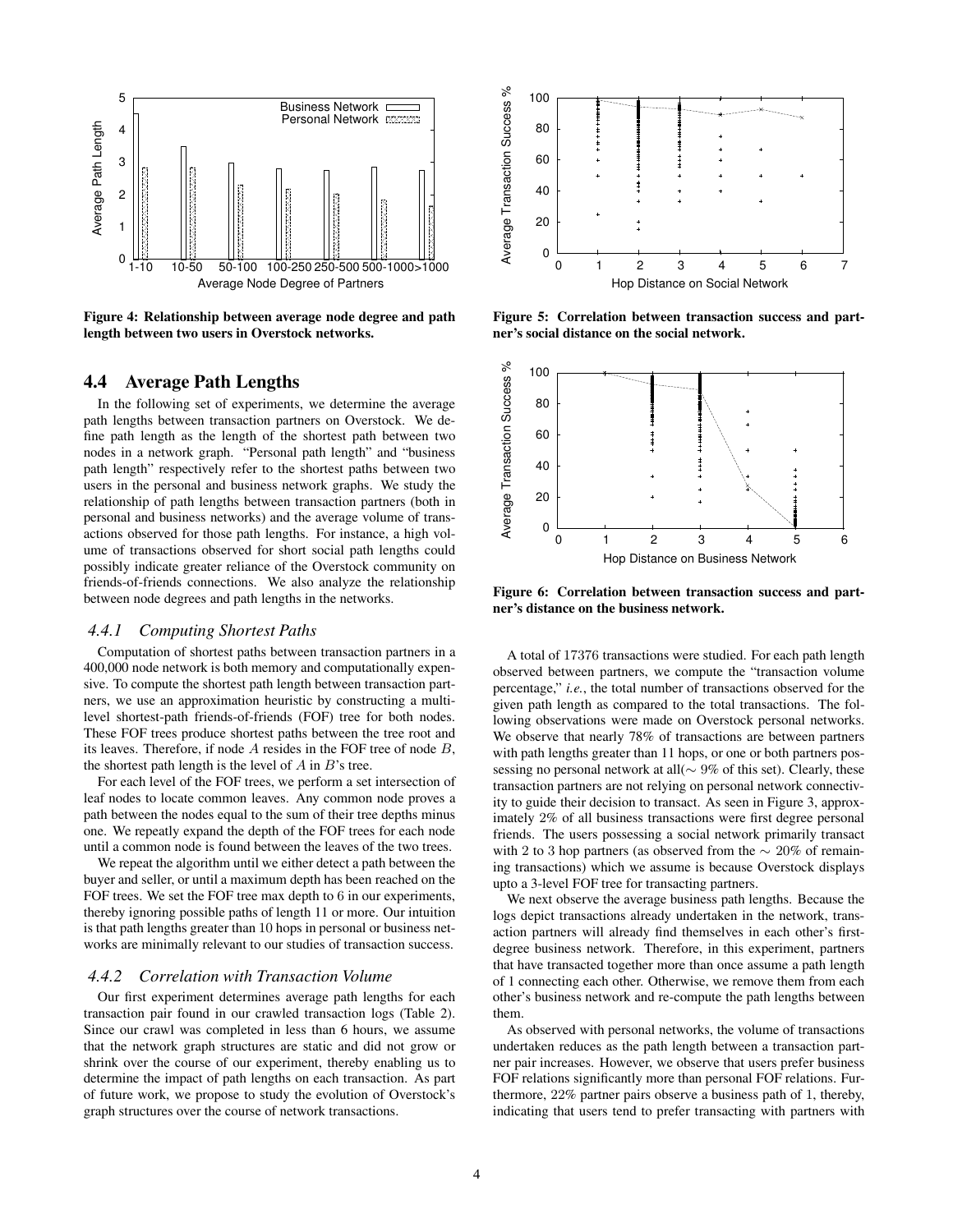

**Figure 7: Correlation between Overstock's rating for a business and success rate of transactions conducted by the business.**

whom they have interacted in the past. Only 4.2% transactions were observed to be carried between partners 11 hops away, the bulk of transactions being carried out between 2 to 5 hop business neighbors.

#### *4.4.3 Relation with Node Degrees*

We next study the relationship of the average node degree of transaction partners and the path lengths observed for those partners. We observe, in general, that the larger a pair's node degree, the smaller is the average path length connecting them (Figure 4). Interestingly, a user can reach its partners in less than 3 hops using personal FOF even if has less than 10 first degree friends, while on the business network users would need 50 friends to be connected to partners 3 hops away. In order to trust business FOFs relations, users need to transact a lot more in the network to develop shorter paths and greater reliability to new transaction partners.

#### **4.5 Transaction Success Rate**

The objective of the following experiments is to empirically determine the impact of social networks on the transaction satisfaction experienced by buyers in the Overstock network. We deem a transaction "successful" if the buyer or seller has received positive ratings for the transaction. We define "transaction success rate" for each user as the percentage of successful transactions over the total transactions undertaken by the user. We examine the correlation between path lengths between transaction partners (both in personal and business networks) and the average transaction success percentages observed by the buyers. For both social and business networks, we aggregate all transactions based on hop distances separating the partners, and plot their average success rate as Figure 5 and Figure 6 respectively.

We again study the 17376 transactions generated from our crawl logs. Our previous experiment demonstrated that only 22% of all transactions are conducted between partners connected through the social network. While this ratio is low, we do observe that these partners generally find high success rates in their transactions. Partners less than 3 hops away from one another on the personal network graph find, on average, a 90% transaction satisfaction rate, indicating a high degree of success while relying on personal FOFs. In fact, even partners separated by 4 to 6 social network hops find an 80% or greater transaction success rate. We believe that connections between socially linked transaction partners serves to filter out unscrupulous cheaters in the system, since these cheaters are unlikely to have strong links to well-behaved users.

Interestingly, the same success does not occur for partners connected on the Overstock business network. Users do find high

transaction success for business associates 3 or less hops away on the business network, but transaction success drops rapidly past 3 hops. This sharp drop in transaction satisfaction indicates that trust in the FOF business network degrades much faster than trust in the social network. While users can selectively choose other users to include in their personal networks, business FOF relations are only indicative of one or more prior transaction between the two users.

#### **4.6 Accuracy of Overstock Business Ratings**

We now investigate the benefits of traditional reputations as compared to social networks on Overstock. The objective of our first experiment is to compare transaction success experienced by the community with respect to Overstock's user "business rating" scores. Once again, we define "transaction success" for each user as the percentage of successful transactions (given by positive ratings) over the total transactions undertaken by the user. A user's business rating is the sum of the average feedback ratings  $(-2 \text{ to } +2)$ received from distinct transaction partners. Business ratings can be arbitrarily positive or negative.

We aggregate all transactions observed in our dataset by the business rating of the seller. By grouping these sellers into groups, we compute the average transaction success rate per group, and plot the results in Figure 7. There is a clear and definitive trend in our plot, showing a strong correlation between business ratings and resulting transaction success rates. We first observe that business ratings less than 10 are generally unreliable: transaction success percentages vary from very poor to very high for these ratings. However, transactions with partners with higher business ratings  $(> 10)$  results in an increase in transaction success experienced by the community. Only 5% users experience transaction success percentages lower than 80% while transacting with users having  $> 100$  rating score. Transacting with users having  $> 1000$  aggregate business ratings score results in 90% and above transaction success.

Overall, the level of variance in success rates decreases for businesses with higher ratings. This demonstrates that a sum-based reputation feedback business rating can be highly accurate for high rating values.

## **5. RELATED WORK**

Research in the field of sociology has examined the ways how embeddedness in social structures have impacted economic transactions. As defined by Mark Granovetter, embeddedness is the theory that economic actions between individuals is so dependent on social relationships that that evaluating behavior based on economic factors alone can be grossly misleading [7]. relationships in economic transactions. Tong analyzed the impact of formal organizational structures on the embeddedness of social relationships [17]. Later work associated the transition to a modern economy with the increase in probability of interactions with partners outside of a narrow relational neighborhood, and attributed it to the increasing small-world effect [10].

A significant amount of literature has looked into the structural properties of social networks including size, density, degree distribution, average distance, and clustering coefficient of these networks. Milgram originally demonstrated the "small world" hypothesis [13], and recent work has proven that small-world networks adhere to power-law scaling characteristics [2].

Online social networks have recently emerged as important areas of study as their popularity has exploded. Kumar et al. study the evolution of structure of the Flickr and Yahoo!360 social networks, and discover that while isolated individuals and communities exist in these networks, there also exists a large strongly connected component spanning the entire network [11]. Others have profiled